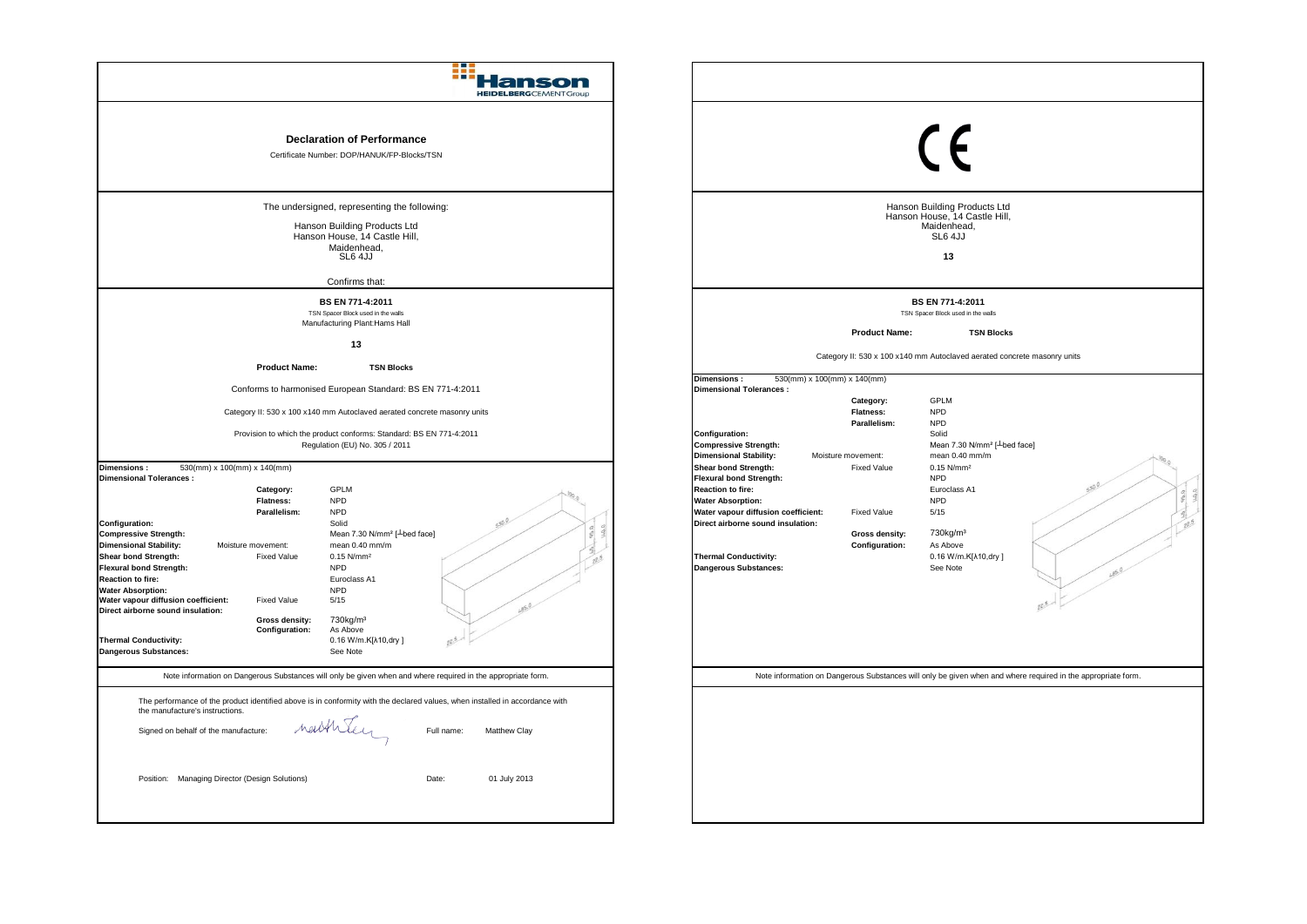| $\epsilon$ is $\epsilon$ is $\epsilon$<br><b>HEIDELBERGCEMENT Group</b>                                                                                                                                                                                                                                                                          |                                                                                                                                                                                                                                                                                                                                                                                                     |
|--------------------------------------------------------------------------------------------------------------------------------------------------------------------------------------------------------------------------------------------------------------------------------------------------------------------------------------------------|-----------------------------------------------------------------------------------------------------------------------------------------------------------------------------------------------------------------------------------------------------------------------------------------------------------------------------------------------------------------------------------------------------|
| <b>Declaration of Performance</b><br>Certificate Number: DOP/HANUK/FP-Blocks/TSNH                                                                                                                                                                                                                                                                | $\epsilon$                                                                                                                                                                                                                                                                                                                                                                                          |
| The undersigned, representing the following:<br>Hanson Building Products Ltd<br>Hanson House, 14 Castle Hill,<br>Maidenhead.<br>SL6 4JJ                                                                                                                                                                                                          | Hanson Building Products Ltd<br>Hanson House, 14 Castle Hill,<br>Maidenhead,<br>SL6 4JJ<br>13                                                                                                                                                                                                                                                                                                       |
| Confirms that:                                                                                                                                                                                                                                                                                                                                   |                                                                                                                                                                                                                                                                                                                                                                                                     |
| BS EN 771-4:2011<br>TSNH Spacer Block used in the walls                                                                                                                                                                                                                                                                                          | BS EN 771-4:2011<br>TSNH Spacer Block used in the walls                                                                                                                                                                                                                                                                                                                                             |
| Manufacturing Plant: Hams Hall                                                                                                                                                                                                                                                                                                                   | <b>Product Name:</b><br><b>TSNH Blocks</b>                                                                                                                                                                                                                                                                                                                                                          |
| 13                                                                                                                                                                                                                                                                                                                                               | Category II: 340 x 100 x140 mm Autoclaved aerated concrete masonry units                                                                                                                                                                                                                                                                                                                            |
| <b>Product Name:</b><br><b>TSNH Blocks</b>                                                                                                                                                                                                                                                                                                       | Dimensions:<br>340(mm) x 100(mm) x 140(mm)                                                                                                                                                                                                                                                                                                                                                          |
| Conforms to harmonised European Standard: BS EN 771-4:2011                                                                                                                                                                                                                                                                                       | <b>Dimensional Tolerances:</b><br><b>GPLM</b><br>Category:                                                                                                                                                                                                                                                                                                                                          |
| Category II: 340 x 100 x140 mm Autoclaved aerated concrete masonry units                                                                                                                                                                                                                                                                         | <b>Flatness:</b><br><b>NPD</b><br><b>NPD</b>                                                                                                                                                                                                                                                                                                                                                        |
| Provision to which the product conforms: Standard: BS EN 771-4:2011                                                                                                                                                                                                                                                                              | Parallelism:<br>Configuration:<br>Solid                                                                                                                                                                                                                                                                                                                                                             |
| Regulation (EU) No. 305 / 2011                                                                                                                                                                                                                                                                                                                   | Mean 7.30 N/mm <sup>2</sup> [ Lbed face]<br><b>Compressive Strength:</b><br><b>Dimensional Stability:</b><br>mean 0.40 mm/m<br>Moisture movement:                                                                                                                                                                                                                                                   |
| 340(mm) x 100(mm) x 140(mm)<br>Dimensions:<br><b>Dimensional Tolerances:</b><br><b>GPLM</b><br>Category:<br><b>NPD</b><br>Flatness:<br>Parallelism:<br><b>NPD</b><br>Configuration:<br>Solid<br>Mean 7.30 N/mm <sup>2</sup> [-bed face]<br><b>Compressive Strength:</b><br><b>Dimensional Stability:</b><br>mean 0.40 mm/m<br>Moisture movement: | <b>Shear bond Strength:</b><br>0.15 N/mm <sup>2</sup><br><b>Fixed Value</b><br><b>Flexural bond Strength:</b><br><b>NPD</b><br><b>Reaction to fire:</b><br>Euroclass A1<br><b>NPD</b><br><b>Water Absorption:</b><br>Water vapour diffusion coefficient:<br><b>Fixed Value</b><br>5/15<br>Direct airborne sound insulation:<br>730kg/m <sup>3</sup><br>Gross density:<br>Configuration:<br>As Above |
| Shear bond Strength:<br><b>Fixed Value</b><br>$0.15$ N/mm <sup>2</sup><br><b>Flexural bond Strength:</b><br><b>NPD</b><br><b>Reaction to fire:</b><br>Euroclass A1<br><b>Water Absorption:</b><br><b>NPD</b><br>Water vapour diffusion coefficient:<br><b>Fixed Value</b><br>5/15<br>295.0                                                       | <b>Thermal Conductivity:</b><br>0.16 W/m.K[ $\lambda$ 10,dry]<br>Dangerous Substances:<br>See Note<br>295.0                                                                                                                                                                                                                                                                                         |
| Direct airborne sound insulation:<br>730kg/m <sup>3</sup><br>Gross density:<br>Configuration:<br>As Above<br><b>Thermal Conductivity:</b><br>0.16 W/m.K[ $\lambda$ 10,dry]<br><b>Dangerous Substances:</b><br>See Note                                                                                                                           |                                                                                                                                                                                                                                                                                                                                                                                                     |
|                                                                                                                                                                                                                                                                                                                                                  |                                                                                                                                                                                                                                                                                                                                                                                                     |
| Note information on Dangerous Substances will only be given when and where required in the appropriate form.<br>The performance of the product identified above is in conformity with the declared values, when installed in accordance with                                                                                                     | Note information on Dangerous Substances will only be given when and where required in the appropriate form.                                                                                                                                                                                                                                                                                        |
| the manufacture's instructions.<br>nathley<br>Signed on behalf of the manufacture:<br>Full name:<br>Matthew Clay                                                                                                                                                                                                                                 |                                                                                                                                                                                                                                                                                                                                                                                                     |
| Position: Managing Director (Design Solutions)<br>Date:<br>01 July 2013                                                                                                                                                                                                                                                                          |                                                                                                                                                                                                                                                                                                                                                                                                     |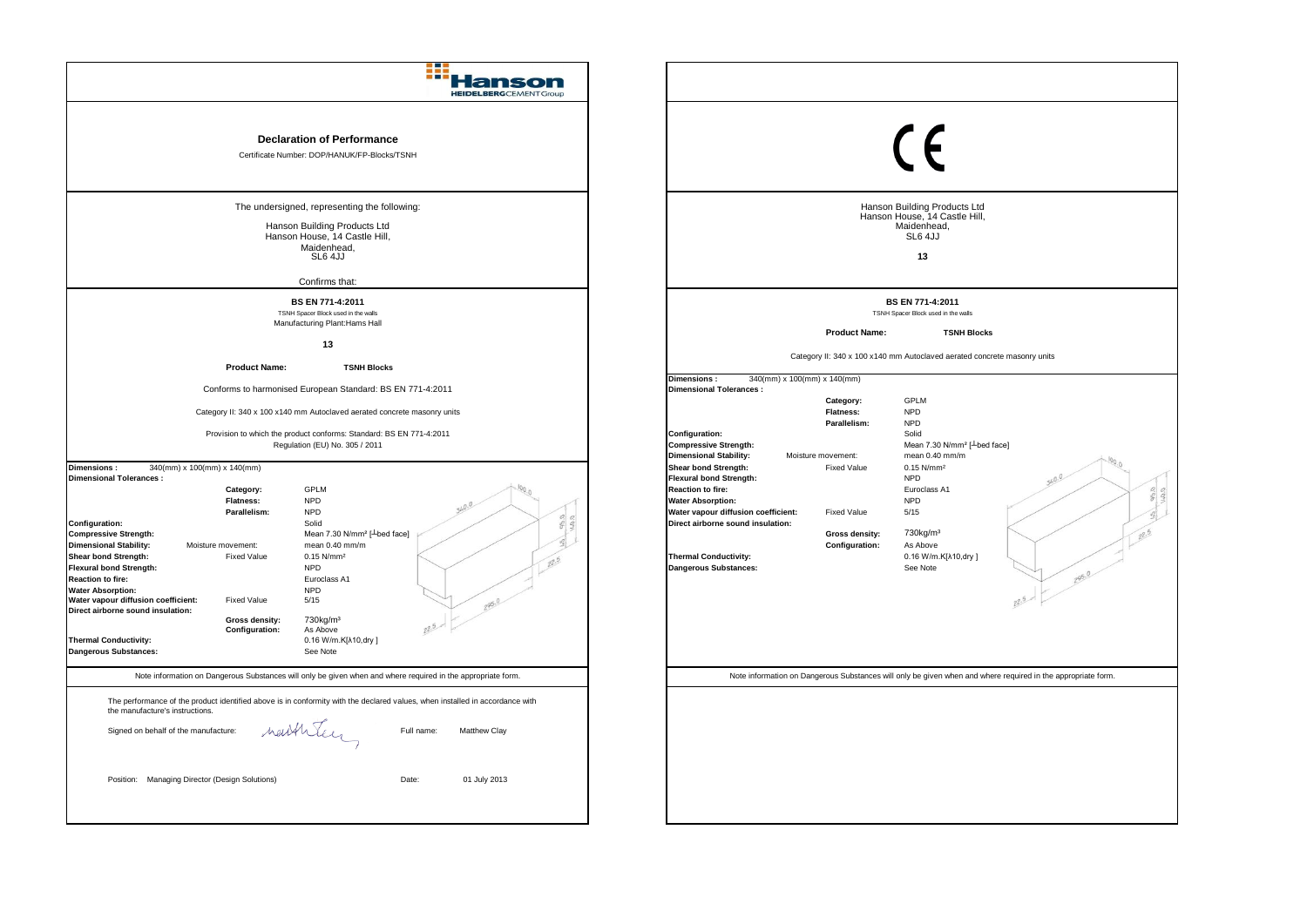| anson<br><b>HEIDELBERG</b> CEMENTGroup                                                                                                                                                                                                                                                                                                                                                                                                                                                                                                                                                                                                                                                                                                                                                                                                          |                                                                                                                                                                                                                                                                                                                                                                                                                                                                                                                                                                          |
|-------------------------------------------------------------------------------------------------------------------------------------------------------------------------------------------------------------------------------------------------------------------------------------------------------------------------------------------------------------------------------------------------------------------------------------------------------------------------------------------------------------------------------------------------------------------------------------------------------------------------------------------------------------------------------------------------------------------------------------------------------------------------------------------------------------------------------------------------|--------------------------------------------------------------------------------------------------------------------------------------------------------------------------------------------------------------------------------------------------------------------------------------------------------------------------------------------------------------------------------------------------------------------------------------------------------------------------------------------------------------------------------------------------------------------------|
| <b>Declaration of Performance</b><br>Certificate Number: DOP/HANUK/FP-Blocks/TS                                                                                                                                                                                                                                                                                                                                                                                                                                                                                                                                                                                                                                                                                                                                                                 | $\epsilon$                                                                                                                                                                                                                                                                                                                                                                                                                                                                                                                                                               |
| The undersigned, representing the following:<br>Hanson Building Products Ltd<br>Hanson House, 14 Castle Hill,<br>Maidenhead,<br>SL6 4JJ                                                                                                                                                                                                                                                                                                                                                                                                                                                                                                                                                                                                                                                                                                         | Hanson Building Products Ltd<br>Hanson House, 14 Castle Hill,<br>Maidenhead,<br>SL6 4JJ<br>13                                                                                                                                                                                                                                                                                                                                                                                                                                                                            |
| Confirms that:                                                                                                                                                                                                                                                                                                                                                                                                                                                                                                                                                                                                                                                                                                                                                                                                                                  |                                                                                                                                                                                                                                                                                                                                                                                                                                                                                                                                                                          |
| BS EN 771-4:2011<br>TS Spacer Block used in the walls                                                                                                                                                                                                                                                                                                                                                                                                                                                                                                                                                                                                                                                                                                                                                                                           | BS EN 771-4:2011<br>TS Spacer Block used in the walls                                                                                                                                                                                                                                                                                                                                                                                                                                                                                                                    |
| Manufacturing Plant: Hams Hall                                                                                                                                                                                                                                                                                                                                                                                                                                                                                                                                                                                                                                                                                                                                                                                                                  | <b>Product Name:</b><br><b>TS Blocks</b>                                                                                                                                                                                                                                                                                                                                                                                                                                                                                                                                 |
| 13                                                                                                                                                                                                                                                                                                                                                                                                                                                                                                                                                                                                                                                                                                                                                                                                                                              | Category II: 530 x 140 x140 mm Autoclaved aerated concrete masonry units                                                                                                                                                                                                                                                                                                                                                                                                                                                                                                 |
| <b>Product Name:</b><br><b>TS Blocks</b>                                                                                                                                                                                                                                                                                                                                                                                                                                                                                                                                                                                                                                                                                                                                                                                                        | Dimensions:<br>530(mm) x 140(mm) x 140(mm)                                                                                                                                                                                                                                                                                                                                                                                                                                                                                                                               |
| Conforms to harmonised European Standard: BS EN 771-4:2011                                                                                                                                                                                                                                                                                                                                                                                                                                                                                                                                                                                                                                                                                                                                                                                      | <b>Dimensional Tolerances:</b><br><b>GPLM</b><br>Category:                                                                                                                                                                                                                                                                                                                                                                                                                                                                                                               |
| Category II: 530 x 140 x140 mm Autoclaved aerated concrete masonry units                                                                                                                                                                                                                                                                                                                                                                                                                                                                                                                                                                                                                                                                                                                                                                        | <b>Flatness:</b><br><b>NPD</b><br><b>NPD</b><br>Parallelism:                                                                                                                                                                                                                                                                                                                                                                                                                                                                                                             |
| Provision to which the product conforms: Standard: BS EN 771-4:2011<br>Regulation (EU) No. 305 / 2011                                                                                                                                                                                                                                                                                                                                                                                                                                                                                                                                                                                                                                                                                                                                           | <b>Configuration:</b><br>Solid<br>Mean 7.30 N/mm <sup>2</sup> [ Lbed face]<br><b>Compressive Strength:</b>                                                                                                                                                                                                                                                                                                                                                                                                                                                               |
| 530(mm) x 140(mm) x 140(mm)<br>Dimensions:<br><b>Dimensional Tolerances:</b><br><b>GPLM</b><br>Category:<br><b>NPD</b><br><b>Flatness:</b><br>Parallelism:<br><b>NPD</b><br>Configuration:<br>Solid<br><b>Compressive Strength:</b><br>Mean 7.30 N/mm <sup>2</sup> [ <sup>1</sup> bed face]<br><b>Dimensional Stability:</b><br>mean 0.40 mm/m<br>Moisture movement:<br>Shear bond Strength:<br><b>Fixed Value</b><br>0.15 N/mm <sup>2</sup><br><b>Flexural bond Strength:</b><br><b>NPD</b><br><b>Reaction to fire:</b><br>Euroclass A1<br><b>Water Absorption:</b><br><b>NPD</b><br>Water vapour diffusion coefficient:<br><b>Fixed Value</b><br>5/15<br>Direct airborne sound insulation:<br>730kg/m <sup>3</sup><br>Gross density:<br>$25 -$<br>Configuration:<br>As Above<br><b>Thermal Conductivity:</b><br>0.16 W/m.K[ $\lambda$ 10,dry] | <b>Dimensional Stability:</b><br>Moisture movement:<br>mean 0.40 mm/m<br>Shear bond Strength:<br>0.15 N/mm <sup>2</sup><br><b>Fixed Value</b><br><b>Flexural bond Strength:</b><br><b>NPD</b><br><b>Reaction to fire:</b><br>Euroclass A1<br><b>NPD</b><br><b>Water Absorption:</b><br><b>Fixed Value</b><br>5/15<br>Water vapour diffusion coefficient:<br>Direct airborne sound insulation:<br>Gross density:<br>730kg/m <sup>3</sup><br>Configuration:<br>As Above<br><b>Thermal Conductivity:</b><br>0.16 W/m.K[λ10,dry]<br><b>Dangerous Substances:</b><br>See Note |
| Dangerous Substances:<br>See Note                                                                                                                                                                                                                                                                                                                                                                                                                                                                                                                                                                                                                                                                                                                                                                                                               |                                                                                                                                                                                                                                                                                                                                                                                                                                                                                                                                                                          |
| Note information on Dangerous Substances will only be given when and where required in the appropriate form.                                                                                                                                                                                                                                                                                                                                                                                                                                                                                                                                                                                                                                                                                                                                    | Note information on Dangerous Substances will only be given when and where required in the appropriate form.                                                                                                                                                                                                                                                                                                                                                                                                                                                             |
| The performance of the product identified above is in conformity with the declared values, when installed in accordance with<br>the manufacture's instructions.<br>nathley<br>Signed on behalf of the manufacture:<br>Full name:<br>Matthew Clay                                                                                                                                                                                                                                                                                                                                                                                                                                                                                                                                                                                                |                                                                                                                                                                                                                                                                                                                                                                                                                                                                                                                                                                          |
| Position: Managing Director (Design Solutions)<br>Date:<br>01 July 2013                                                                                                                                                                                                                                                                                                                                                                                                                                                                                                                                                                                                                                                                                                                                                                         |                                                                                                                                                                                                                                                                                                                                                                                                                                                                                                                                                                          |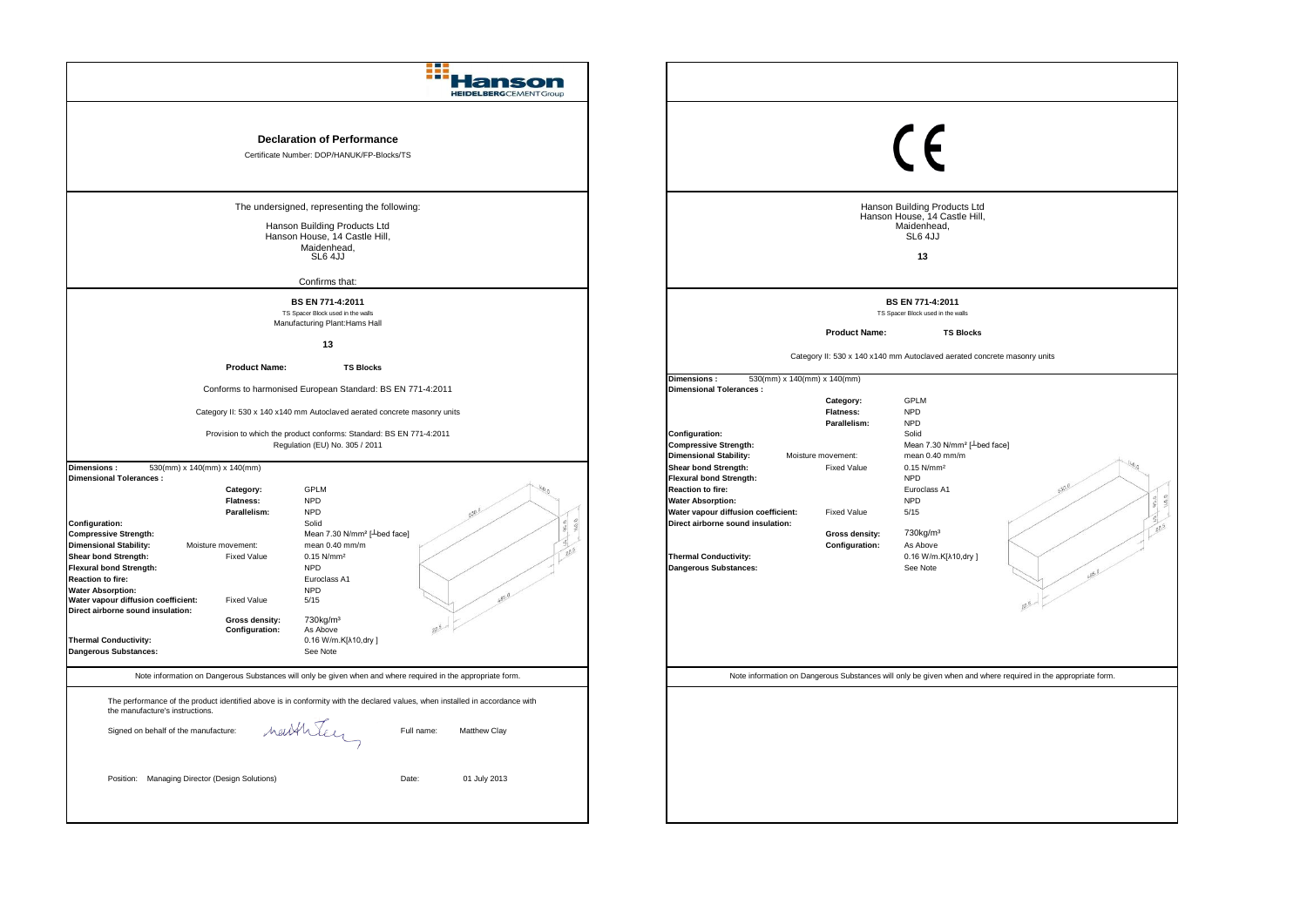| <b>HEIDELBERGCEMENTGroup</b>                                                                                                                                                                                                                                                                                                                                                                                                                                                                                                                                                                                                                                                                                                                                                                                                                                                                                                                                                                                                                                                                                                                                                                                |                                                                                                                                                                                                                                                                                                                                                                                                                                                                                                                                                                                                                                                                                                                                                                                                                                                                                                                                                                          |
|-------------------------------------------------------------------------------------------------------------------------------------------------------------------------------------------------------------------------------------------------------------------------------------------------------------------------------------------------------------------------------------------------------------------------------------------------------------------------------------------------------------------------------------------------------------------------------------------------------------------------------------------------------------------------------------------------------------------------------------------------------------------------------------------------------------------------------------------------------------------------------------------------------------------------------------------------------------------------------------------------------------------------------------------------------------------------------------------------------------------------------------------------------------------------------------------------------------|--------------------------------------------------------------------------------------------------------------------------------------------------------------------------------------------------------------------------------------------------------------------------------------------------------------------------------------------------------------------------------------------------------------------------------------------------------------------------------------------------------------------------------------------------------------------------------------------------------------------------------------------------------------------------------------------------------------------------------------------------------------------------------------------------------------------------------------------------------------------------------------------------------------------------------------------------------------------------|
| <b>Declaration of Performance</b><br>Certificate Number: DOP/HANUK/FP-Blocks/TSH                                                                                                                                                                                                                                                                                                                                                                                                                                                                                                                                                                                                                                                                                                                                                                                                                                                                                                                                                                                                                                                                                                                            | $\epsilon$                                                                                                                                                                                                                                                                                                                                                                                                                                                                                                                                                                                                                                                                                                                                                                                                                                                                                                                                                               |
| The undersigned, representing the following:<br>Hanson Building Products Ltd<br>Hanson House, 14 Castle Hill,<br>Maidenhead,<br>SL6 4JJ<br>Confirms that:                                                                                                                                                                                                                                                                                                                                                                                                                                                                                                                                                                                                                                                                                                                                                                                                                                                                                                                                                                                                                                                   | Hanson Building Products Ltd<br>Hanson House, 14 Castle Hill,<br>Maidenhead,<br>SL6 4JJ<br>13                                                                                                                                                                                                                                                                                                                                                                                                                                                                                                                                                                                                                                                                                                                                                                                                                                                                            |
| BS EN 771-4:2011<br>TSH Spacer Block used in the walls<br>Manufacturing Plant: Hams Hall                                                                                                                                                                                                                                                                                                                                                                                                                                                                                                                                                                                                                                                                                                                                                                                                                                                                                                                                                                                                                                                                                                                    | BS EN 771-4:2011<br>TSH Spacer Block used in the walls<br><b>Product Name:</b><br><b>TSH Blocks</b>                                                                                                                                                                                                                                                                                                                                                                                                                                                                                                                                                                                                                                                                                                                                                                                                                                                                      |
| 13<br><b>Product Name:</b><br><b>TSH Blocks</b><br>Conforms to harmonised European Standard: BS EN 771-4:2011<br>Category II: 340 x 140 x140 mm Autoclaved aerated concrete masonry units<br>Provision to which the product conforms: Standard: BS EN 771-4:2011<br>Regulation (EU) No. 305 / 2011<br><b>Dimensions:</b><br>340(mm) x 140(mm) x 140(mm)<br><b>Dimensional Tolerances:</b><br><b>GPLM</b><br>Category:<br><b>NPD</b><br><b>Flatness:</b><br>Parallelism:<br><b>NPD</b><br><b>Configuration:</b><br>Solid<br><b>Compressive Strength:</b><br>Mean 7.30 N/mm <sup>2</sup> [ <sup>L</sup> bed face]<br><b>Dimensional Stability:</b><br>mean 0.40 mm/m<br>Moisture movement:<br>Shear bond Strength:<br><b>Fixed Value</b><br>0.15 N/mm <sup>2</sup><br><b>Flexural bond Strength:</b><br><b>NPD</b><br><b>Reaction to fire:</b><br>Euroclass A1<br><b>Water Absorption:</b><br><b>NPD</b><br>Water vapour diffusion coefficient:<br><b>Fixed Value</b><br>5/15<br>295.0<br>Direct airborne sound insulation:<br>730kg/m <sup>3</sup><br>Gross density:<br><b>Configuration:</b><br>As Above<br><b>Thermal Conductivity:</b><br>0.16 W/m.K[λ10,dry]<br><b>Dangerous Substances:</b><br>See Note | Category II: 340 x 140 x140 mm Autoclaved aerated concrete masonry units<br>Dimensions:<br>340(mm) x 140(mm) x 140(mm)<br><b>Dimensional Tolerances:</b><br>Category:<br><b>GPLM</b><br><b>Flatness:</b><br><b>NPD</b><br><b>NPD</b><br>Parallelism:<br><b>Configuration:</b><br>Solid<br>Mean 7.30 N/mm <sup>2</sup> [ Lbed face]<br><b>Compressive Strength:</b><br>mean 0.40 mm/m<br><b>Dimensional Stability:</b><br>Moisture movement:<br><b>Shear bond Strength:</b><br><b>Fixed Value</b><br>$0.15$ N/mm <sup>2</sup><br><b>Flexural bond Strength:</b><br><b>NPD</b><br><b>Reaction to fire:</b><br>Euroclass A1<br><b>Water Absorption:</b><br><b>NPD</b><br>Water vapour diffusion coefficient:<br><b>Fixed Value</b><br>5/15<br>Direct airborne sound insulation:<br>730kg/m <sup>3</sup><br>Gross density:<br>Configuration:<br>As Above<br><b>Thermal Conductivity:</b><br>0.16 W/m.K[λ10,dry]<br><b>Dangerous Substances:</b><br>See Note<br>295.0<br>22.5 |
| Note information on Dangerous Substances will only be given when and where required in the appropriate form.<br>The performance of the product identified above is in conformity with the declared values, when installed in accordance with<br>the manufacture's instructions.<br>neithren<br>Signed on behalf of the manufacture:<br>Full name:<br>Matthew Clay<br>Position: Managing Director (Design Solutions)<br>Date:<br>01 July 2013                                                                                                                                                                                                                                                                                                                                                                                                                                                                                                                                                                                                                                                                                                                                                                | Note information on Dangerous Substances will only be given when and where required in the appropriate form.                                                                                                                                                                                                                                                                                                                                                                                                                                                                                                                                                                                                                                                                                                                                                                                                                                                             |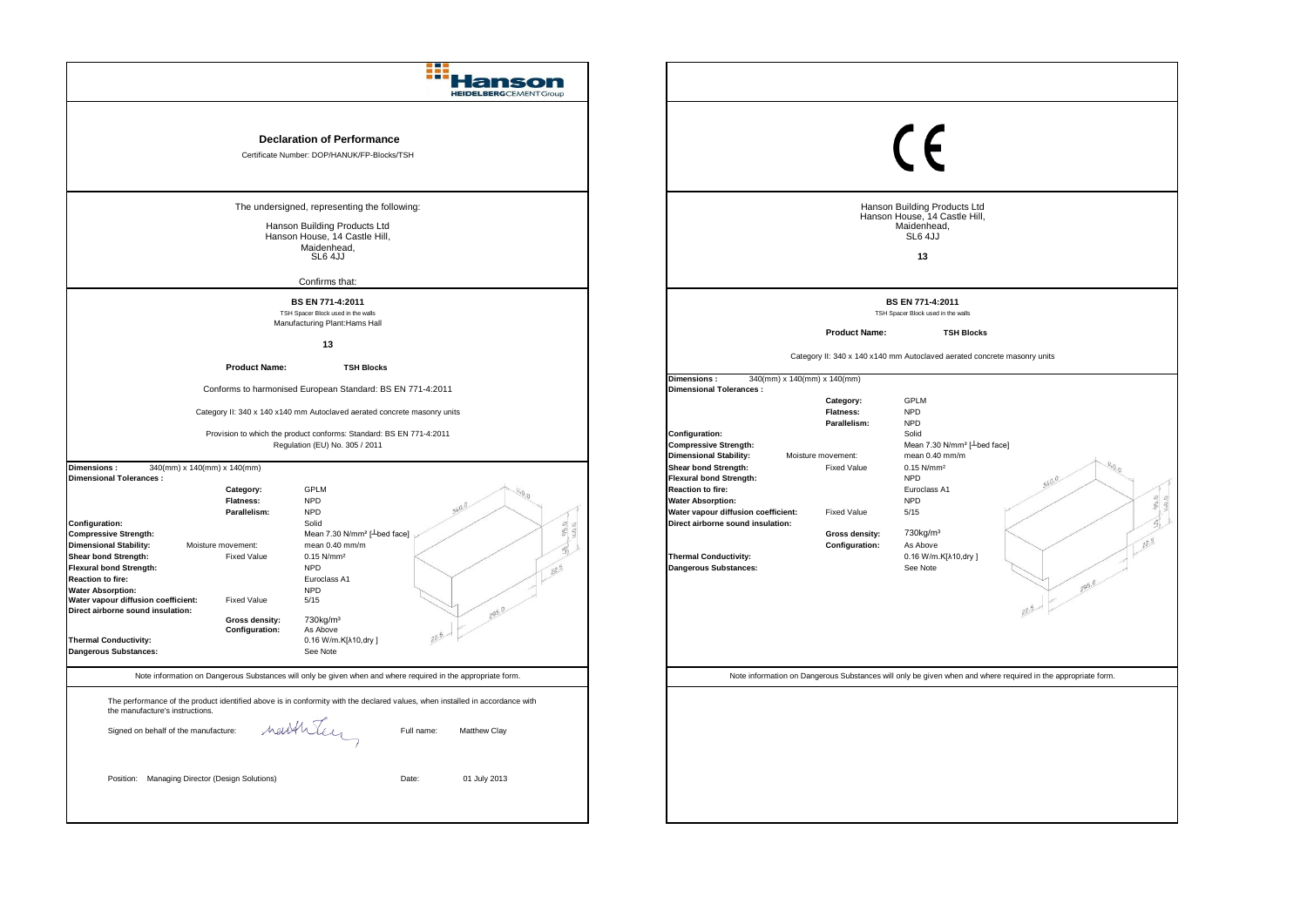| anson<br><b>HEIDELBERG</b> CEMENTGroup                                                                                                                                                                                                                                                                                                                                                                                                                                                                                                                                                                                                                                                                                                                                                                                                                                                                                                                                                                                                                                                                                                                                           |                                                                                                                                                                                                                                                                                                                                                                                                                                                                                                                                                                                                                                                                                                                                                                                                                                                                                       |
|----------------------------------------------------------------------------------------------------------------------------------------------------------------------------------------------------------------------------------------------------------------------------------------------------------------------------------------------------------------------------------------------------------------------------------------------------------------------------------------------------------------------------------------------------------------------------------------------------------------------------------------------------------------------------------------------------------------------------------------------------------------------------------------------------------------------------------------------------------------------------------------------------------------------------------------------------------------------------------------------------------------------------------------------------------------------------------------------------------------------------------------------------------------------------------|---------------------------------------------------------------------------------------------------------------------------------------------------------------------------------------------------------------------------------------------------------------------------------------------------------------------------------------------------------------------------------------------------------------------------------------------------------------------------------------------------------------------------------------------------------------------------------------------------------------------------------------------------------------------------------------------------------------------------------------------------------------------------------------------------------------------------------------------------------------------------------------|
| <b>Declaration of Performance</b><br>Certificate Number: DOP/HANUK/FP-Blocks/JBLN                                                                                                                                                                                                                                                                                                                                                                                                                                                                                                                                                                                                                                                                                                                                                                                                                                                                                                                                                                                                                                                                                                | $\epsilon$                                                                                                                                                                                                                                                                                                                                                                                                                                                                                                                                                                                                                                                                                                                                                                                                                                                                            |
| The undersigned, representing the following:<br>Hanson Building Products Ltd<br>Hanson House, 14 Castle Hill,<br>Maidenhead.<br>SL6 4JJ<br>Confirms that:                                                                                                                                                                                                                                                                                                                                                                                                                                                                                                                                                                                                                                                                                                                                                                                                                                                                                                                                                                                                                        | Hanson Building Products Ltd<br>Hanson House, 14 Castle Hill,<br>Maidenhead,<br>SL6 4JJ<br>13                                                                                                                                                                                                                                                                                                                                                                                                                                                                                                                                                                                                                                                                                                                                                                                         |
| BS EN 771-4:2011<br>JBLN Spacer Block used in the walls<br>Manufacturing Plant: Hams Hall<br>13                                                                                                                                                                                                                                                                                                                                                                                                                                                                                                                                                                                                                                                                                                                                                                                                                                                                                                                                                                                                                                                                                  | BS EN 771-4:2011<br>JBLN Spacer Block used in the walls<br><b>Product Name:</b><br><b>JBLN Blocks</b><br>Category II: 440 x 100 x140 mm Autoclaved aerated concrete masonry units                                                                                                                                                                                                                                                                                                                                                                                                                                                                                                                                                                                                                                                                                                     |
| <b>Product Name:</b><br><b>JBLN Blocks</b><br>Conforms to harmonised European Standard: BS EN 771-4:2011<br>Category II: 440 x 100 x140 mm Autoclaved aerated concrete masonry units<br>Provision to which the product conforms: Standard: BS EN 771-4:2011<br>Regulation (EU) No. 305 / 2011<br>440(mm) x 100(mm) x 140(mm)<br>Dimensions:<br><b>Dimensional Tolerances:</b><br>GPLM<br>Category:<br><b>NPD</b><br><b>Flatness:</b><br><b>NPD</b><br>Parallelism:<br>$-35.$<br>Configuration:<br>Solid<br>Mean 7.30 N/mm <sup>2</sup> [ <sup>1</sup> bed face]<br><b>Compressive Strength:</b><br><b>Dimensional Stability:</b><br>mean 0.40 mm/m<br>Moisture movement:<br>$0.15$ N/mm <sup>2</sup><br>Shear bond Strength:<br><b>Fixed Value</b><br><b>Flexural bond Strength:</b><br><b>NPD</b><br><b>Reaction to fire:</b><br>Euroclass A1<br><b>Water Absorption:</b><br><b>NPD</b><br>Water vapour diffusion coefficient:<br><b>Fixed Value</b><br>5/15<br>Direct airborne sound insulation:<br>730kg/m <sup>3</sup><br>Gross density:<br>Configuration:<br>As Above<br><b>Thermal Conductivity:</b><br>0.16 W/m.K[ $\lambda$ 10,dry]<br>Dangerous Substances:<br>See Note | <b>Dimensions:</b><br>440(mm) x 100(mm) x 140(mm)<br><b>Dimensional Tolerances:</b><br><b>GPLM</b><br>Category:<br><b>NPD</b><br><b>Flatness:</b><br>Parallelism:<br><b>NPD</b><br>Configuration:<br>Solid<br>Mean 7.30 N/mm <sup>2</sup> [ Lbed face]<br><b>Compressive Strength:</b><br><b>Dimensional Stability:</b><br>mean 0.40 mm/m<br>Moisture movement:<br><b>Shear bond Strength:</b><br>$0.15$ N/mm <sup>2</sup><br><b>Fixed Value</b><br><b>Flexural bond Strength:</b><br><b>NPD</b><br><b>Reaction to fire:</b><br>Euroclass A1<br><b>NPD</b><br><b>Water Absorption:</b><br>5/15<br>Water vapour diffusion coefficient:<br><b>Fixed Value</b><br>Direct airborne sound insulation:<br>730kg/m <sup>3</sup><br>Gross density:<br>Configuration:<br>As Above<br>0.16 W/m.K[ $\lambda$ 10,dry]<br><b>Thermal Conductivity:</b><br><b>Dangerous Substances:</b><br>See Note |
| Note information on Dangerous Substances will only be given when and where required in the appropriate form.<br>The performance of the product identified above is in conformity with the declared values, when installed in accordance with<br>the manufacture's instructions.<br>nathley<br>Full name:<br>Signed on behalf of the manufacture:<br>Matthew Clay<br>Position: Managing Director (Design Solutions)<br>Date:<br>01 July 2013                                                                                                                                                                                                                                                                                                                                                                                                                                                                                                                                                                                                                                                                                                                                      | Note information on Dangerous Substances will only be given when and where required in the appropriate form.                                                                                                                                                                                                                                                                                                                                                                                                                                                                                                                                                                                                                                                                                                                                                                          |